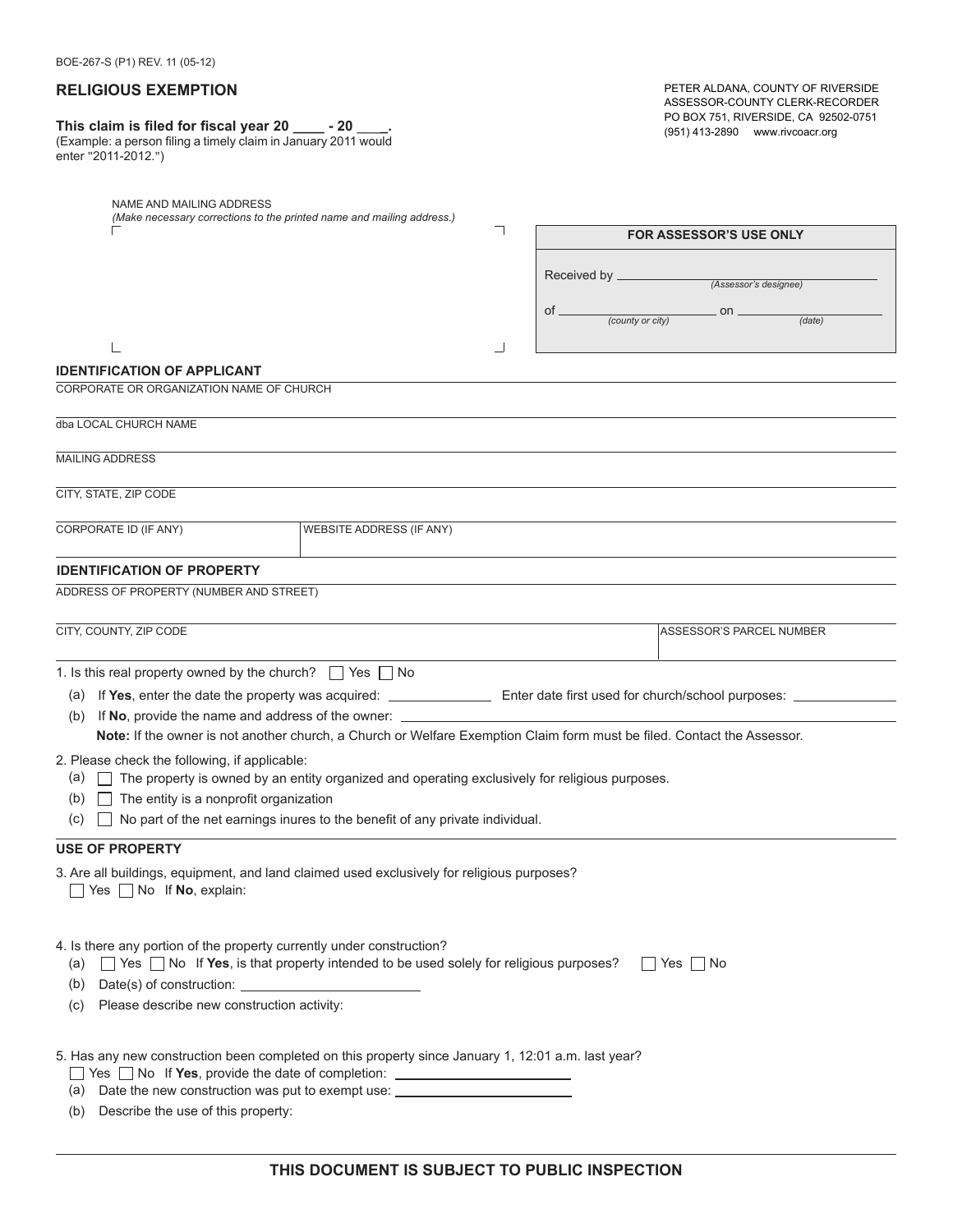BOE-267-S (P2) REV. 11 (05-12)

| 6. Does the real property include property used for parking purposes?<br>$\Box$ Yes $\Box$ No<br>If Yes, is all real property owned by or leased to the church, upon which exemption is claimed for parking purposes, necessarily and reasonably<br>required for parking of automobiles of persons attending or engaged in religious worship or religious activity, and which is not at other times |                                   |                                                                                                                                                                                                                                                                                     |  |  |  |
|-----------------------------------------------------------------------------------------------------------------------------------------------------------------------------------------------------------------------------------------------------------------------------------------------------------------------------------------------------------------------------------------------------|-----------------------------------|-------------------------------------------------------------------------------------------------------------------------------------------------------------------------------------------------------------------------------------------------------------------------------------|--|--|--|
| used for commercial purposes? $\Box$ Yes $\Box$ No<br>Note: Commercial purposes does not include the parking of vehicles or bicycles, the revenue of which does not exceed the ordinary and<br>necessary costs of operating and maintaining the property for parking purposes.                                                                                                                      |                                   |                                                                                                                                                                                                                                                                                     |  |  |  |
| 7. Is there a sanctuary (church) on or adjacent to this property?<br>$\Box$ Yes $\Box$ No                                                                                                                                                                                                                                                                                                           |                                   | If No, a claim for Welfare Exemption must be filed with the Assessor by February 15 each year for the property or portion of the property.                                                                                                                                          |  |  |  |
| 8. Check, as applicable, the type(s) of schools being operated on this property.<br>Preschool<br>Nursery school                                                                                                                                                                                                                                                                                     | Kindergarten<br>Elementary school | Secondary school<br>Both secondary and college                                                                                                                                                                                                                                      |  |  |  |
| 9. Are bingo games being operated on this property?<br>$\Box$ Yes $\Box$ No                                                                                                                                                                                                                                                                                                                         |                                   | If Yes, a claim for Welfare Exemption must be filed with the Assessor by February 15 each year for the property or portion of the property.                                                                                                                                         |  |  |  |
| 10. Is any equipment or other property at this location being leased or rented from someone else?<br>$\Box$ Yes $\Box$ No                                                                                                                                                                                                                                                                           |                                   | If Yes, list in the remarks section the name and address of the owner, and the type, make, model, and serial number of the property.<br>Note: Leased personal property is eligible for the Religious Exemption if the personal property is used exclusively for religious purposes. |  |  |  |
| 11. Is any portion of this property used for living quarters for any person?<br>Yes $\Box$ No If Yes, describe:                                                                                                                                                                                                                                                                                     |                                   |                                                                                                                                                                                                                                                                                     |  |  |  |
| Exemption - contact the Assessor.                                                                                                                                                                                                                                                                                                                                                                   |                                   | Note: Living quarters are not eligible for either the Religious Exemption or the Church Exemption. The property may be eligible for the Welfare                                                                                                                                     |  |  |  |
| 12. Is any portion of this property vacant and/or unused?<br>$\Box$ Yes $\Box$ No If Yes, describe:                                                                                                                                                                                                                                                                                                 |                                   |                                                                                                                                                                                                                                                                                     |  |  |  |
|                                                                                                                                                                                                                                                                                                                                                                                                     |                                   |                                                                                                                                                                                                                                                                                     |  |  |  |

13. Is any portion of this property being rented to, leased to, used and/or operated by a person or organization other than the claimant? ■ Yes ■ No

If **Yes**, describe that portion, its use, and provide the name and address of the lessee/operator:

- $Yes \bigsqcup No$  If **Yes**, describe: 14. Has there been any change in the use of this property since 12:01 a.m., January 1 of last year?
- 15. Remarks.

#### **Whom should we contact during normal business hours for additional information?**

| <b>NAME</b>                                                                                                                                                                                                                       |                      | TITLE |  |  |
|-----------------------------------------------------------------------------------------------------------------------------------------------------------------------------------------------------------------------------------|----------------------|-------|--|--|
|                                                                                                                                                                                                                                   |                      |       |  |  |
| DAYTIME TELEPHONE                                                                                                                                                                                                                 | <b>EMAIL ADDRESS</b> |       |  |  |
|                                                                                                                                                                                                                                   |                      |       |  |  |
| <b>CERTIFICATION</b>                                                                                                                                                                                                              |                      |       |  |  |
| I certify (or declare) under penalty of perjury under the laws of the State of California that the foregoing and all information contained herein,<br>including any accompanying statements or documents, is true, correct, and c |                      |       |  |  |

# NAME OF PERSON MAKING CLAIM **TITLE**

| SIGNATURE OF PERSON MAKING CLAIM | <b>DATE</b> |
|----------------------------------|-------------|
|                                  |             |